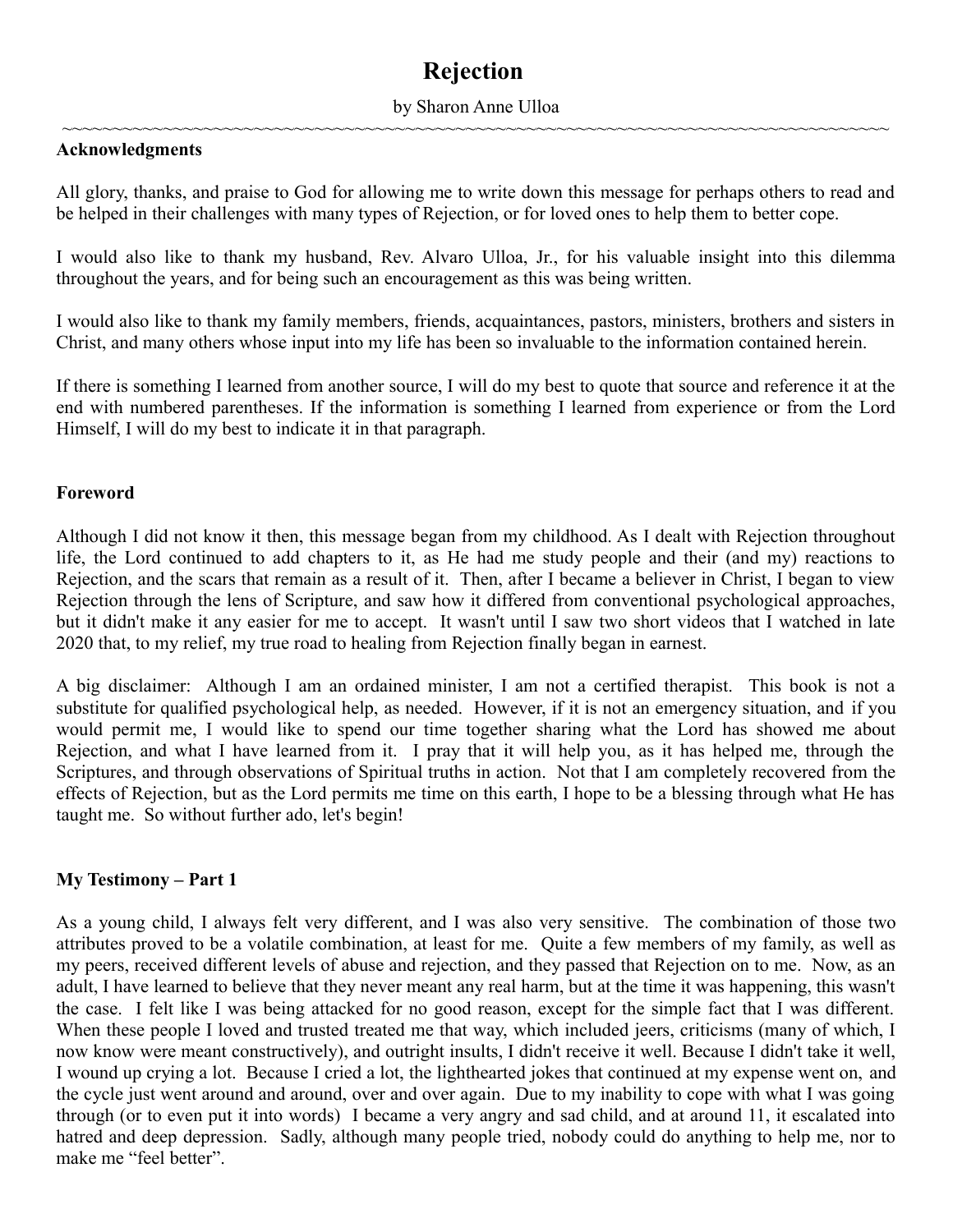When I came to know the Lord at the age of 17, I first learned about Forgiveness (incidentally the title of the first book the Lord gave me to write), and it was a revolutionary and very beautiful concept to me. Over time, I came to forgive the people that had hurt me, but I still struggled with the Rejection I felt in a major way. To this day, it has been one of the most difficult challenges to overcome, and it still tries to rear its ugly head from time to time, making interactions with others very uncomfortable, and entering into healthy relationships extremely difficult. And I know this is the way it is for many other people out there as well.

### **Statistics**

I believe that many issues, such as:

- Eating disorders, like:
	- Anorexia Nervosa
	- Bulimia,
	- Body Dysmorphia
	- Compulsive Eating, etc.
- Drug and Alcohol Abuse
- Child Abuse (Physical, Sexual, and Emotional)
- Sexual Promiscuity
- Emotional problems like:
	- Anger
	- Violent Aggression
	- Insecurities (which may lead to becoming painfully shy, extremely reclusive, etc.)
	- Selective Mutism
	- Codependency
	- Low Self-Esteem (explored more in a later chapter) and in the worst cases,
	- Self-Abuse and Suicidal Thoughts and/or Actions, and

If I may even boldly venture to say that, many types of (what are called) severe mental illness, such as:

- Paranoid Schizophrenia
- Bipolar Disorder
- Psychosis or Psychotic Episodes
- Multiple-Personality Disorder
- Reactive-Attachment Disorder
- and others...

...Like the leaves of a plant that you can see, are not the problem in themselves. They are only symptoms of a much deeper issue that is troubling them.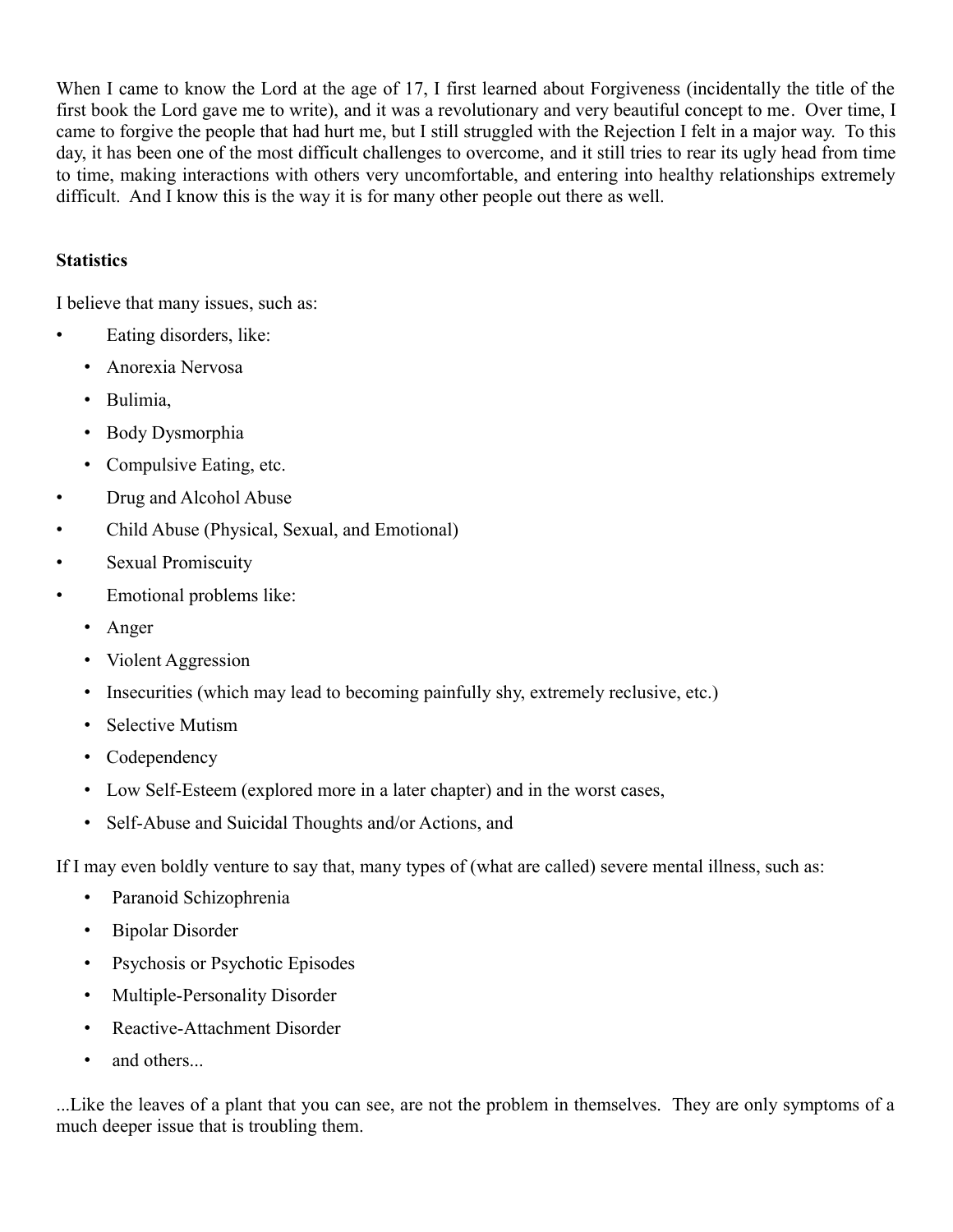In my humble experience, I believe that in most cases I have witnessed, the root cause of many, if not all, of these issues, are the person's inabilities to cope successfully with some sort of Rejection they have suffered in their lives. They may have felt feel rejected by their parents, their children, a spouse or other loved one, a career path, society (because of their looks, social status, etc.) or they may even feel rejected by God Himself. Furthermore, loved ones and others may tell the person to "get over it", which is sort of like telling a bent telephone pole to straighten itself up again, or for a weed to pull itself out of the ground. As we all know, this is not physically possible. But the injured person is continually told this by well-meaning individuals, who inadvertently are causing this person more Rejection, because if he or she could stop the pain and fix themselves, I believe they most certainly would. They simply need help. But the right kind of help is not easy to give. These are strategies I hope we can learn here together.

### **The Power of Words**

Most of us have heard the verse 'Death and life are in the power of the tongue..." (Proverbs 18:21)

To illustrate the damage words can potentially do, a story (that may be true or only a myth) is as follows:

 "...In the Solomon Islands of the Pacific, the islanders practice a special form of curse magic. If a tree needs to be cut down and it is too big to be chopped down, it is brought down by the combined efforts of the Islanders cursing negatively and yelling at the tree. This negative energy somehow damages the tree's life energy the result being after about 30 days of getting cursed the tree dies off and falls to the ground! This is not an act of simple yelling, the villagers curse the tree for 30 days and that is a lot of negative energy for anything to bear, so the tree eventually can't withstand it and dies off." (1)

Even if this story about the Solomon Islands isn't true, most of us have seen microscopic imagery of what happens at a molecular level when water, plants, and other objects are in the vicinity of the negative energy created by harsh, hateful, critical words, rock music, and others. If this is what happens to non-human elements found in nature, imagine what happens in the heart and mind of a small child, or really any person?

### **My Testimony – Part 2**

Words (or the lack thereof, A.K.A. the "silent treatment") to me, have the potential to be the worst form of torture. The phrase "sticks and stones may break my bones.." was never true for me. On the contrary! Beat me, and I will recover quickly. But say an unkind word to me, or punish me with silence, and it stays with me forever. I still remember unkind words said to me from some of my earliest recollections!

Without knowing it, I believe part of the sensitivity the Lord has given me has been a sort of spiritual ability to see the power that words hold over people. He allows me to see (in the spiritual realm) the life force getting drained out of a person when they are the recipient of unkind words. I have also been given the ability to see the emotional wounds and scars that unkind words produce in a person. And the worst part is, I feel like I am receiving the injuries myself!

Before we attempt to work on strategies for recovering from Rejection, I would like to discuss where it originates from.

### **Strongholds**

Most Believers, especially those who believe in Spiritual Warfare, quickly gravitate to the verse in the Bible that speaks about the "pulling down of strongholds" This is the verse: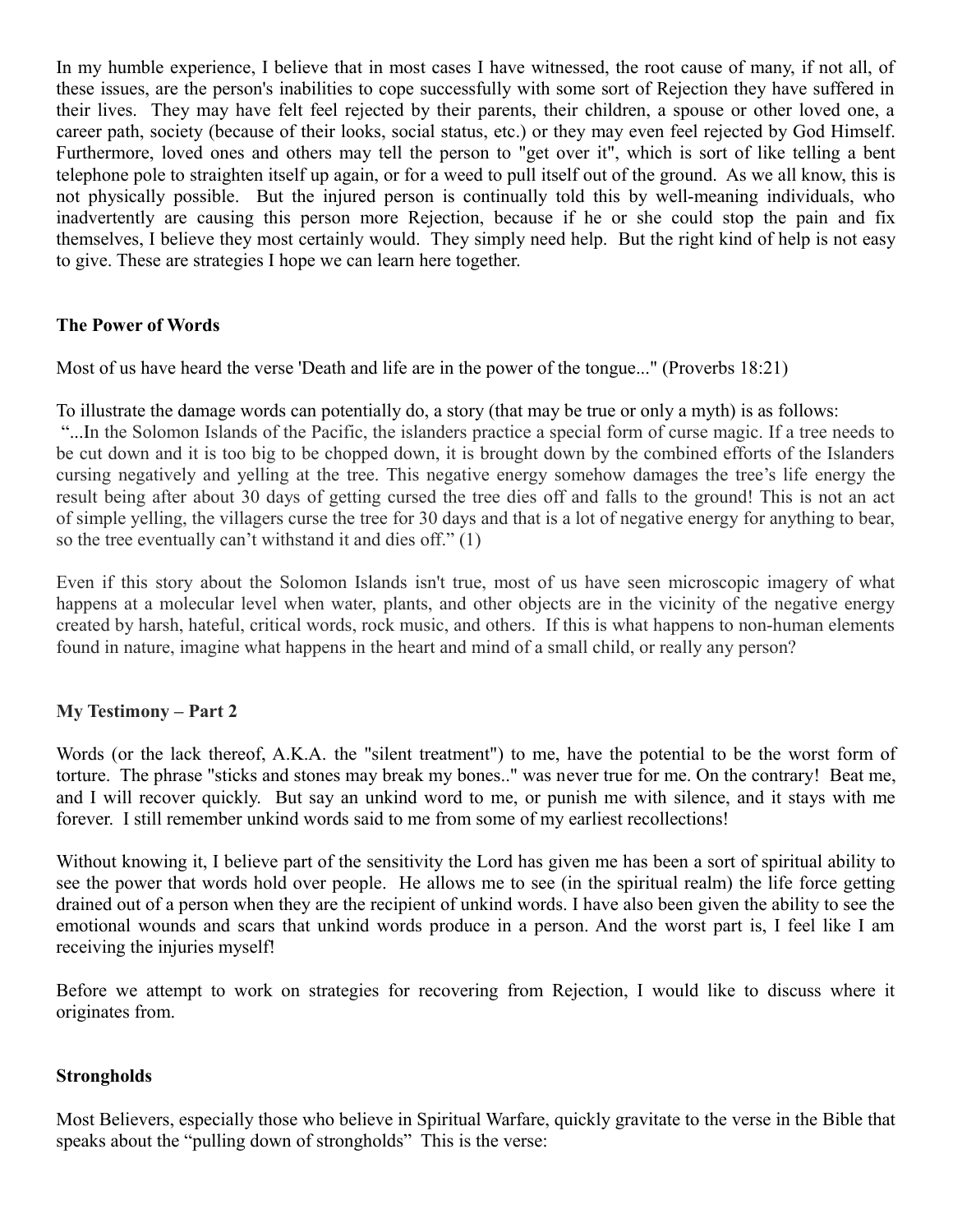For the weapons of our warfare *are* not carnal but mighty in God for pulling down strongholds, casting down arguments and every high thing that exalts itself against the knowledge of God, bringing every thought into captivity to the obedience of Christ... 2 Corinthians 10:4-5

In our modern-day Christianity, many times we are not informed that there is a vast spiritual world that is all around us. In the ancient world, however, it was common knowledge. That is why Paul spoke about it so nonchalantly and as a matter-of-fact, not like it was something strange. Now, according to Dr. Tony Evans (in a message I heard years ago that I cannot find to quote directly, so I pray I can do it justice) (\*), the key word in that verse is the Greek word "ἐπαίρω" , pronounced "ep-ahee'-ro" which has been translated as our English word "exalts". Any time something exalts itself throughout Scripture, it is in rebellion against God, and thereby creates a division between itself and God, because "[He] resists the proud but gives grace to the humble" (James 4:6, 1 Peter 5:5). As a result, the thoughts that come into our heads (by way of what we hear as children, or thoughts that just "pop in there"), must come into perfect alignment with what the word of God says. If it is not, that though has exalted itself against God, and it must be cast down.

Most psychiatrists, psychologists counselors, therapists, even lay people agree that the most severe emotional wounds a person can receive happen in childhood. I believe that the reason this happens (as the Lord revealed it to me) is that children are not capable of taking thoughts captive yet (unless they are taught how). Like little sponges, children take in everything being said all around them, and hold them in. Sponges can take in not only clean water, but dirty water as well. Without the strength to squeeze the dirty water from the sponge, the child may hold in this "dirty water", in many cases until adulthood, when (spiritually) the sponge may begin to stagnate, perhaps growing mold and bacteria that can severely damage and may ultimately ruin the sponge. Without the tools to thoroughly purge the bad water and cleanse the sponge (through learning healthy ways of adjusting to the reality of Rejection), the child may be unable to function as a healthy adult, suffering from many emotional issues and finding it difficult to cope with life.

### **Low Self-Esteem**

As I was writing this, the Lord gave me an answer to a series of questions I had throughout my life about the topic of "Low Self Esteem". I have heard the phrase all of my life, even to this day, but something about the term didn't ever sit well with me. In theory, (although I have never really studied it in depth) it would appear that every person has good or a high level "Self-Esteem" when they are born (like they have a full tank of it). Over time, as their "Self Esteem" is damaged (though abuse, neglect, rejection, etc.), their Self Esteem "tank" gets emptied. That being said, then, theoretically, the way to fix Low Self-Esteem is to fill the person with positive words, and that should fix the problem, right?

According to my own personal research, the problem with that theory is that, in the real world, it doesn't work! I am living proof that theory of filling the empty tank of "Self-Esteem" with positive words alone does not bring about satisfactory results.

The Lord revealed to me that the term "Low Self-Esteem" is actually a misnomer. What it is, instead of a person with Low Self Esteem having an empty gas tank that needs to be filled, is that the tank is filled already, but with dirty gasoline! Because of negative, hurtful, insulting words gained throughout a person's formative years, the person's "tank" has toxins and impurities, which are then retained in the person's fuel system, which in turn control the person's thoughts and actions. If you have ever attempted to drive a car with a dirty fuel system, you know what I'm talking about! Those impurities in the tank are equivalent to the thoughts that exalt themselves against the knowledge of God! These thoughts take refuge in our minds, sort of "setting up shop" or "camping out". As we keep those thoughts in our minds and they influence our beliefs and actions, the thoughts then become "squatters", or spiritual entities which refuse to leave. The longer they remain in us, they reproduce and become entrenched. It takes an act of God to remove them.

Returning again to the gas tank illustration, if you try to put clean gas into a dirty gas tank, the clean gas gets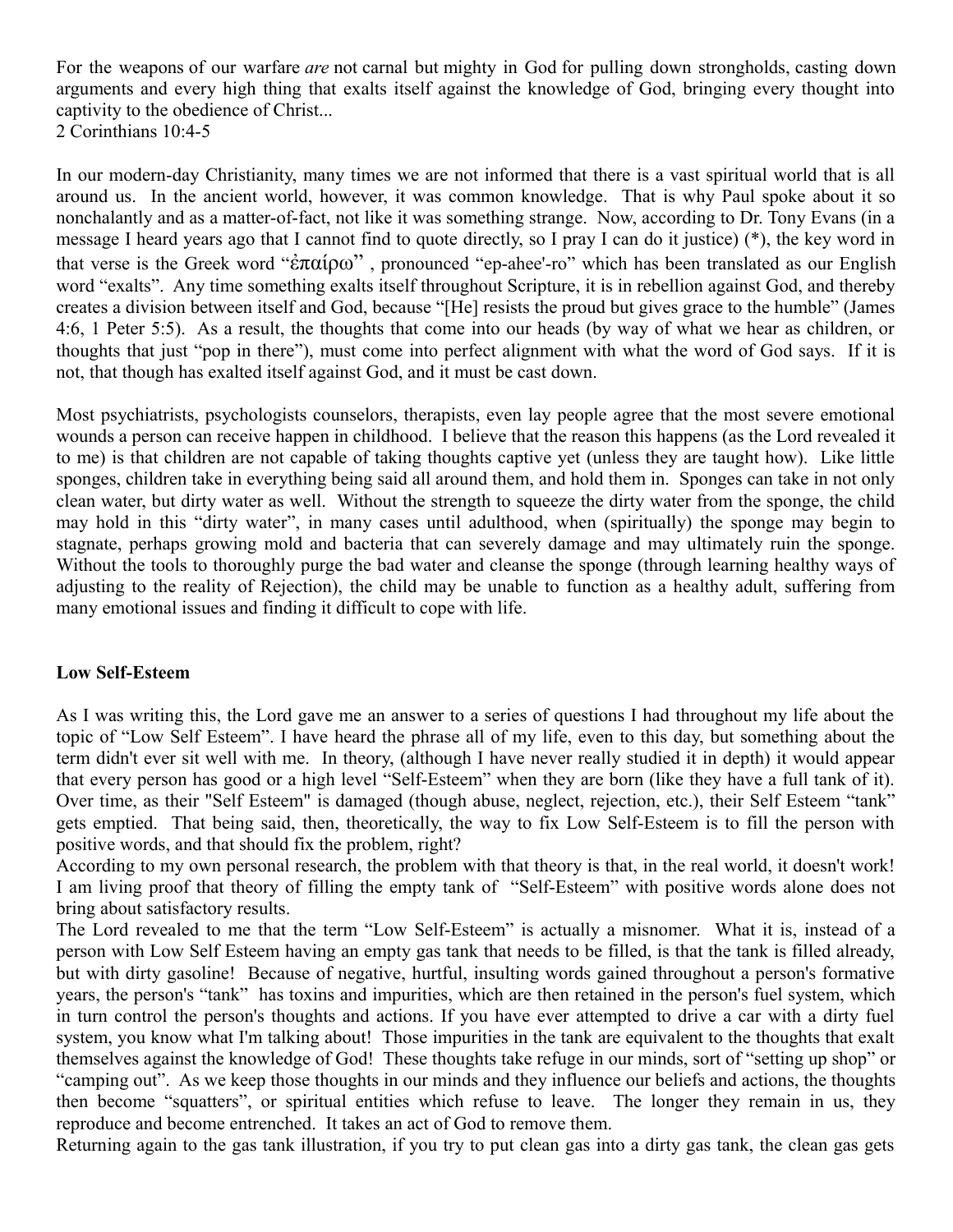dirty too, and only makes the problem worse. The solution? The whole gas system needs to be thoroughly cleaned of the impurities before attempting to put new, clean gasoline into it.

I praise the Lord for this revelation! I pray that by continually washing with the water of the Word (Ephesians 5:26), you will be cleansed from all of the impure thoughts and words you have accumulated throughout your life, and that your "tank" will be ready to receive the true and loving words that will help you ultimately realize the immense value and worth you have as a child of God!

### **My Testimony – Part 3**

There was a time in my life where I was completely paralyzed by the fear that accompanied the Rejection I had been experiencing. A wonderfully kind and precious sister in Christ, whom I did not know very well, for a few months took time out of her busy schedule to meet with me once a week and go over the lies that I had allowed to become strongholds in my heart and mind. I am eternally grateful for her sacrifice, because it did so much to help me begin on the path toward recovery.

Now, it is reasonable to presume that, although I would like to, I cannot be physically with you to help you (like that sister was for me), through your time of crisis. But in the same fashion as she did, I would like to propose an activity for you to complete. Every day, I would like for you to take a notebook or journal, and on one side of the paper, write any fear, negative thought, or emotion you are feeling. On the other side of the paper, I would like you to write a thought or feeling that will counter that emotion (because, remember that the weapons of our warfare are not carnal, but spiritual). Every time a negative thought or emotion enters your head, write it down and then cross it out, thereby fighting that evil thought with an opposite, positive, godly thought. If you can find (or look up) a Scripture verse to go with it, by all means list that on the page as well! Spend some time meditating on those thoughts and Scriptures, and you will begin to feel the Lord's power at work in your life. As time goes on, this activity will be easier to complete, and you may not even need to write them down anymore. It will just become a reflex action. The goal here is to empty our gas tank from these destructive thoughts and feelings, and to replace them with the pure, clean gasoline of the Word of God that will fuel our lives with His joy and purpose!

Finally, brethren, whatever things are true, whatever things *are* noble, whatever things *are* just, whatever things *are* pure, whatever things *are* lovely, whatever things *are* of good report, if *there is* any virtue and if *there is* anything praiseworthy—meditate on these things. Philippians 4:8

The more weapons we have in our arsenal to fight against those thoughts and emotions that undermine God's authority in our lives, the easier it will be to win each battle for the mind and heart that we come up against.

For example, at the time this sister began to help me, I was so discouraged that I found no reason for living. She asked me to make a list of 10 things I could be thankful for. Disheveled and laden with tears, I could only list one thing, which was that I could be thankful for the birds singing in the trees. It was not much, but it was a start. When you do this activity, you may not be able to list 10 things, either. But listing even just one is great progress! Because it took time to fill that tank full of negative words, thoughts, and emotions, although a miracle may happen and it will be fixed instantaneously, chances are that it may take a good deal of time for the toxins in your tank to be emptied out. You may feel like there is not much hope for recovery, but please just take it one step at a time, and do not rush the process. I believe you will have complete victory, because due to the finished work of our Lord on the cross, by His wounds we are healed (Isaiah 53:5, 1 Peter 2:24)!

### **Forgiveness**

Before we continue, there is one crucial component of coping with Rejection that must be dealt with. If you have people in your life that have hurt and/or rejected you, and you are having difficulties forgiving them, I would like to recommend the other book the Lord gave me to write about 10 years before writing this one,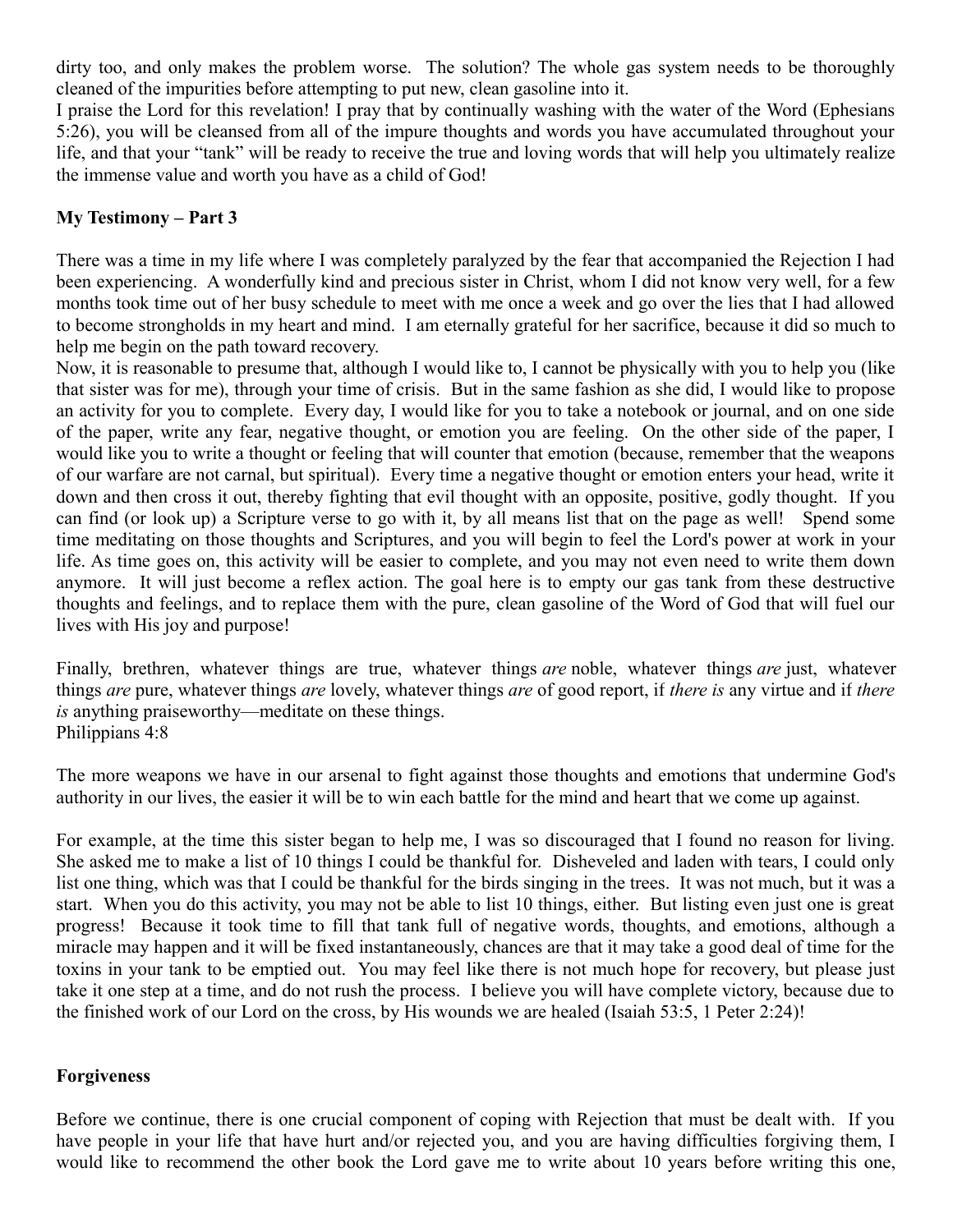which is called *Forgiveness*. I pray it is a help to you.

The Forgiveness book is available on the homepage our website (2). If you do not read our book, any other books about Biblical forgiveness (especially the Bible) are useful tools for preventing "Unforgiveness" from becoming another stronghold in your life. Since the (self-) publication of that book, the Lord has given me a few other observations about Forgiveness which I would like to share here:

### **Becoming the Person You Don't Forgive**

I have noticed a strange and immutable phenomenon that happens when people don't forgive. Initially, the person who has been hurt rejects the person who has hurt them, swearing that they do not ever want to do the same thing or be like that person. However, when bitterness remains, it is inevitable that the person who has been hurt slowly becomes the person who hurt them. The reason for this is that, God is not mocked; for whatever we sow, that will we also reap. (Galatians 6:7). When we have sowed a seed of unforgiveness in our heart, that seed will eventually bear fruit. The fruit that is borne will always resemble the seed that is planted. Unforgiveness, as most of us know, is not pretty. Actually, it is quite monstrous. So, the monster which then appears is the monster that we didn't forgive! Many times I have witnessed it firsthand, where a few months to a few years or decades later, the person who was hurt will come to the realization that he or she has done the same (or a similar thing) or become the same type of person that simply couldn't be forgiven before.

The next thing the Lord showed me about Forgiveness was regarding the "seventy times seven" passages from Scripture (Matthew 18:22). As I mentioned in *Forgiveness*, the person who hurt me had (in the personal ledger book I kept in my mind) already reached the limit of what the Lord requires for us to have to forgive. But a few years ago, the Lord showed me that, when we have a heart of true forgiveness, the person who is hurting us never has the opportunity to reach four hundred and ninety times of hurting us, because the moment we have forgiven them once, the ledger book gets totally wiped out, and it starts out back at zero again!

It may seem very simplistic, and perhaps may make you feel like I am belittling any pain you may be feeling from what happened to you. But I would like to encourage you to ask the Lord to help you have a childlike sense of Forgiveness - similar to the case of two children who are fighting like cats and dogs one minute, and five minutes later didn't even remember what happened and are back to being best friends again. Forgiveness is one of the most powerful tools the Lord has given us to be able to heal and recover from the effects of Rejection. Because as we forgive, so we will be forgiven (Luke 6:37). If you cannot forgive, then it will be almost impossible for you to heal properly from Rejection.

### **Healing from the Effects of Rejection - Introduction**

I know it may sound cliché, but if you ask the Lord to heal you from the effects of Rejection, and really mean it, I wholeheartedly believe He will do it for you. He will bring people, circumstances, and Scriptures to your life that will help you heal, and in turn you will be able to help others in the same way. That is what has happened to me. I remember asking the Lord many years ago to heal me. Although it didn't happen instantly, through the years I have been on a journey with Him that is unique to me, and it will be a unique journey for you as well.

### **Preventing Rejection**

If you are a person who has been rejected, and want to prevent it from happening to yourself again, or to someone else who is currently unable to cope with it (like a child or a sensitive person), I am afraid that this is where it gets difficult to give a good answer based on Scripture that fits everyone. Yes, the Lord wants us to defend the helpless. However, Jesus was rejected (Isaiah 53:3), and although it was mainly due to spiritual reasons, in that way we can identify with Him when we, too, are rejected. He endured Rejection for joy,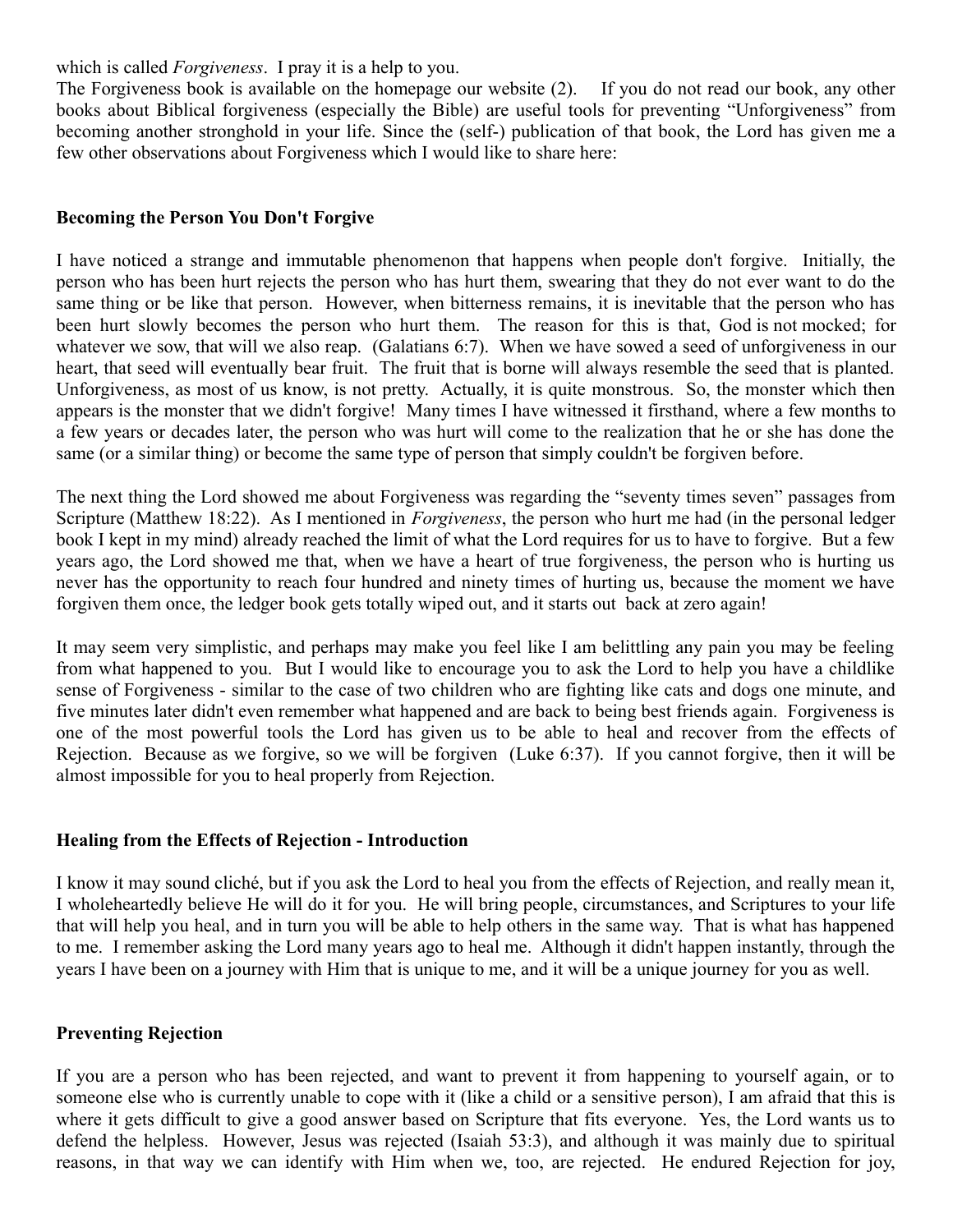because He loved us. If we come down to the core issue, although He was rejected, it had a purpose, which was to redeem us and show us how to do the same for others.

Greater love has no one than this, than to lay down one's life for his friends. John 5:13

Looking unto Jesus, the author and finisher of *our* faith, who for the joy that was set before Him endured the cross, despising the shame, and as sat down at the right hand of the throne of God. Hebrews 12:2

A new commandment I give to you, that you love one another; as I have loved you, that you also love one another.

John 13:34, 15:12

# **My Testimony - Part 4**

After living through Rejection, and attempting to shelter myself or certain loved ones in my life from the same fate, I realized that, not only were my attempts futile, but I was dismayed to discover that it always backfired on me, for two reasons:

1. When I tried to prevent myself from being rejected ever again, I put up a wall between myself and others, thereby hindering my own recovery process; because in a bubble or behind closed doors I would not be able learn the tools I needed to function properly in healthy relationships.

2. When I attempted to shield my loved ones from Rejection (especially my children), I rendered them incapable of learning to cope with rejection in a healthy way when it happened to them.

I have since learned that the best way to help ourselves and our loved ones to prevent rejection, especially in children, is to give them the tools they need to combat its negative effects, by teaching them healthy and appropriate way to deal with Rejection when it comes. Because, no doubt about it, until Jesus returns to rid the world of everything evil, Rejection will come.

## **Strategies to Cope with Rejection**

### **Video #1**

Now we come to the point in this story where I share the two videos that have really helped me in my recovery from the effects of Rejection. The first is a video, first published on YouTube on November 25<sup>th</sup> 2019, which I saw about a year later in the year 2020. It was a TEDx Talk by Darryll Stinson, who is described as "A visiondriven change agent with a career-long record of community outreach, leadership development, marketing, and communications success for leading organizations. Mr. Darryll Stinson seeks to use rejection as a powerful tool with which we can discover our true and complete identity based on a variety of healthy and holistic influences. Darryll's theory is that by understanding who we are and what we are uniquely gifted and created to do, we can more healthily process the sting of rejection and turn the initial pain into strength to become a better version of ourselves."

The message has themes and topics that may be unsuitable for young or impressionable individuals, so discretion is advised. The following is a transcript of the approximately 13-minute video, titled Overcoming Rejection, When People Hurt You & Life Isn't Fair" (3):

*"Rejection. Do you remember the last time you felt rejected? Was it a guy that never returned a phone call? Or a father that never came around? Was it a boss who overlooked you for a promotion? Or maybe it was someone in your life who never thought you were good enough, no matter what you did to try to impress them?*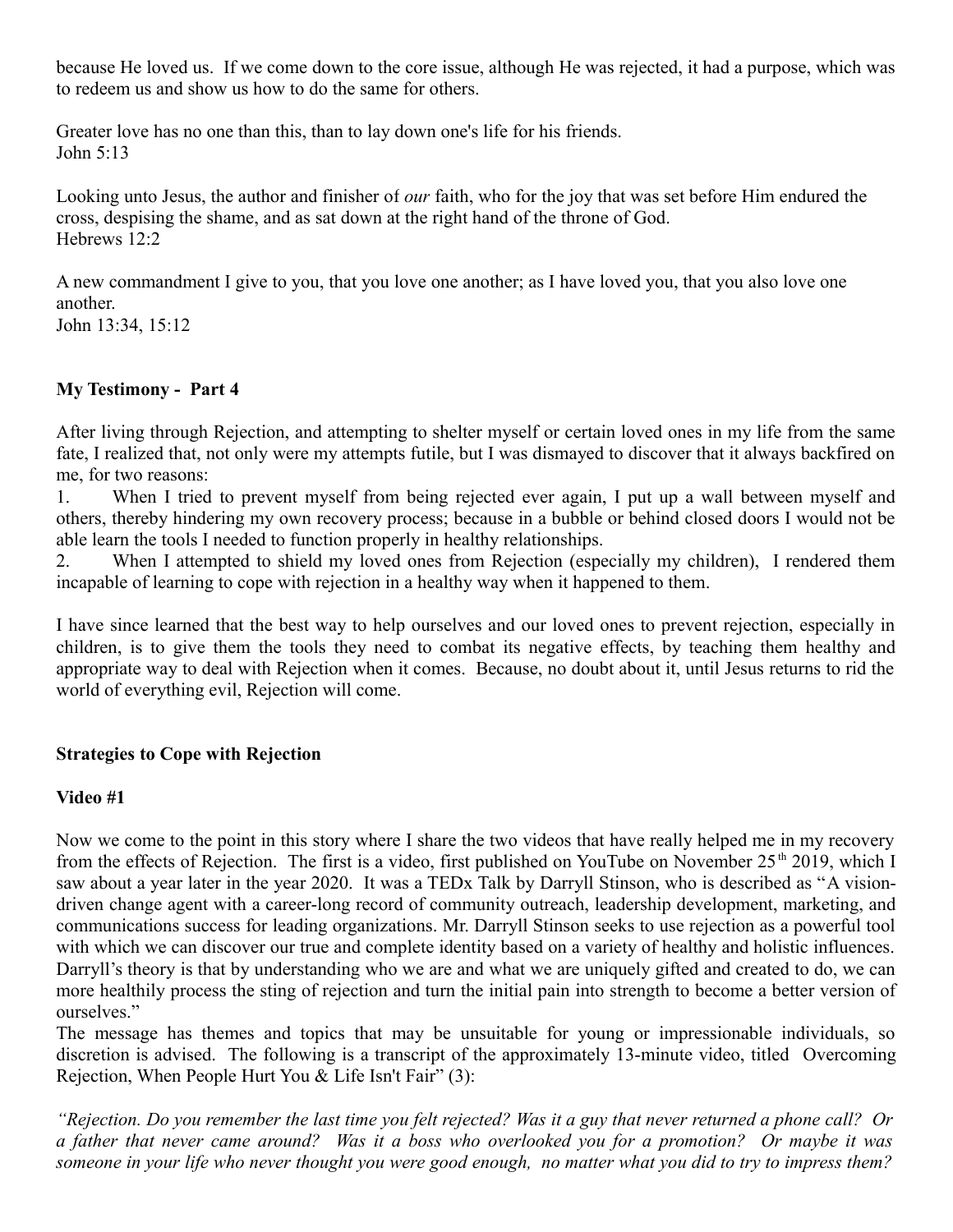*We all know rejection hurts. It stings. It makes us feel like we're not good enough. It causes us to question ourselves and doubt our future. I submit to you that rejection isn't something we should be afraid of. And it sure isn't something that should make us get discouraged, depressed, or work unhealthy amounts of hours just to prove to the world that we are somebody worth loving and paying attention to. Rather, rejection is our friend and not our enemy. I'm going to share two ways that we can see rejection in order to leverage those moments of pain to be the greatest catalyst to our success, and proof of our value and uniqueness.* 

*The first way that we can view rejection is by seeing it as projection. A psychological projection. A psychological projection is when someone subconsciously employs undesirable feelings or emotions onto someone else rather than admitting to or dealing with their own unwanted feelings. When we can see how the rejections we face may have more to do with another person's inward turmoil and not our own value, our lives will change. Rather than shrink back, get discouraged, or play it safe, we'll move forward in life with confidence and high esteem. One of my most painful moments of rejection happened when I was in the third grade. I wanted to be popular, to be liked, to be loved, and to be respected. And thankfully, I was. I was in an advanced learning class which meant that I was one of two Black students in an all-white class. And this wasn't a bad thing. I was known as the cool, big, Black kid. They called me Goon. (laughter) I was one of the smartest kids in class - people cheated off my tests, they laughed at my jokes, life was great. Until one day, as I was returning back to class from a bathroom break, I noticed a group of Black students circled together laughing hysterically. Me, being the confident, charismatic, outgoing guy that I was, I decided I was going to go over to them and get in on the jokes. So I walked over to these students, and I said, "Hey y'all, what's so funny?" No one answered. I spoke up. "Now, what y'all over there laughing about?" And just as I was finishing my sentence, one of the guys in the group turned towards me and said, "You're what's funny, white boy." The crowd erupted in laughter, and I, feeling embarrassed, ashamed, and rejected, returned to my class to soon learn that I was known in our school as the Black kid that talks and acts white. I allowed that moment of rejection to diminish my confidence and my self-esteem. Rather than celebrate my own uniqueness, I began a long journey of changing who I was to fit in with this Black community. I mean, I changed the way that I dressed, the way that I talked, the music I listened to. I even changed the way that I laughed. I started skipping school, selling drugs, and making poor decisions - all because I wanted to gain their approval and their acceptance. And you know what? It worked. They accepted me. They embraced me. I got street cred. But deep down inside, I knew it wasn't me who they accepted. It was who I was pretending to be. And the more they adored this false version of me, the more rejected the real me felt the entire time. You see, I didn't understand that sometimes rejection is projection. A projection of someone's own fears and insecurities onto another person. Those students who made fun of me were deeply insecure. They were unsure of themselves. They were afraid to do anything outside of what their peers thought was acceptable. And because they didn't know how to be their unique selves, they projected their fears and insecurities onto me in the form of mockery and jokes. Because sometimes, talking bad about others makes people feel better about themselves. If I would've been able to see their rejection as projection, I would've never taken their jokes personally. I wouldn't have wasted years of my life trying to earn their approval and their acceptance. I would've stayed true to who I was, and I probably would've felt more sorry for them than I was for myself. And I believe that properly handling rejection is a crucial component to ending the rising anxiety, depression, and suicide rates in our nation and world. In fact, one study from the "Oxford Handbook of Social Exclusions" stated that rejection is both a cause and a consequence of depression. I mean think about it. Have you ever felt down after you got rejected? Maybe it was a group of co-workers who invited everyone out for drinks after work except for you. Or what about people who won't invest their money into your vision and dream? Those are situations that cause people to dislike themselves, give up, gain a ton of weight from emotional eating, and binge-watch Netflix. But I've learned that we don't have to allow rejection to make us do that crazy stuff. We can leverage our moments of rejections to produce confidence and success. I did. Once I discovered that the rejection I faced in the third grade was actually a projection of those students' own issues, I was able to see the beauty in my own difference. Honestly, they had something right about me. I was the Black kid that talked and acted white. And I still am. Being the Black kid that talks and acts white has enabled me to be versatile as a speaker and work with people from all different walks of life. I can speak to gang members in the street, and I can speak to executives in the board room. I can help addicts live free from addiction, and I can coach elite athletes to discover their purpose beyond sports. The very thing that made them reject me has become a crucial component to my success. It has*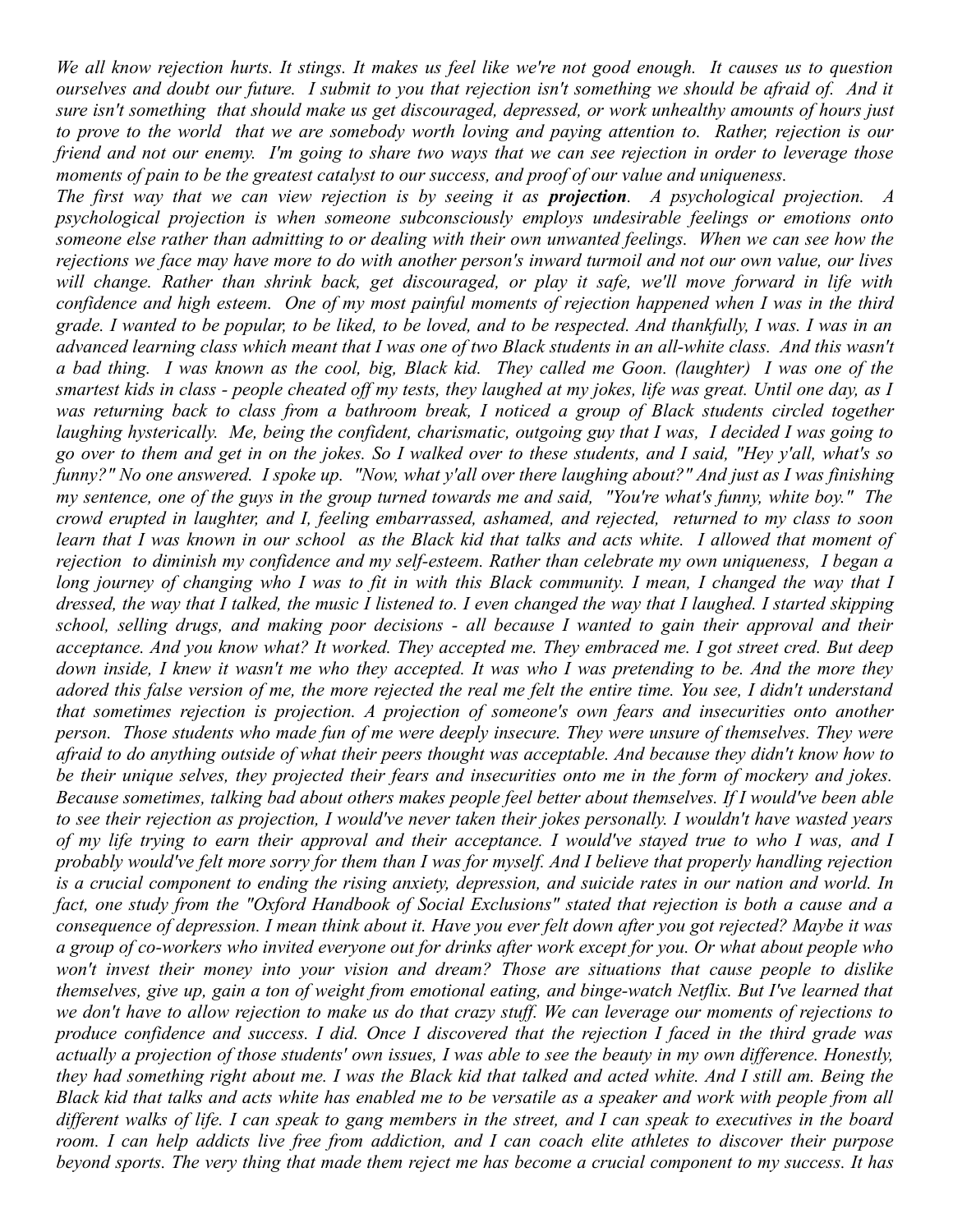*made me effective at helping others, and it's all because I learned to see rejection as projection, and figured out how to use it for my good.* 

*The second way that we can see rejection is by viewing it as protection. Protection from something, or someone, that isn't meant to be in our lives anymore. I learned this lesson after life rejected my dreams of playing in the NFL. I went to Central Michigan University on a full-ride scholarship to play Division I football. Sports was the way that I was going to become rich and famous, so that I could buy my parents a house and get all of my family out of poverty. I had so many coaches and players who told me that, because of my height, my speed, and my athleticism, that there was no doubt that I would one day play in the NFL. Unfortunately, I ruptured a disc in my back my freshman year, and this injury ended my college career. Life had rejected all that hard work I put in. Rather than view my sports injury as protection from a career path that wasn't the best for me, I took it personal. I felt like life hated me and spit in my face. I felt like the universe despised me, and that my value was pretty much nothing without the sport that I loved, or the recognition that I got from being an athlete. Rather than let sports go, I did something terrible in an attempt to keep my athlete dreams alive. I signed a liability waiver, and rehabilitated my body to once again play Division I football. I put my body through two years of drug addiction, pain, and sleepless nights, because I couldn't face life on life's terms. No matter how many painkillers I took, or how many epidural shots I got in my back, I couldn't avoid the reality that my career was finished. Nothing I did to avoid that rejection was working. I was so afraid to face rejection because I felt like it meant that I had no value and no future. I figured that since life completely rejected me and all the hard work that I put in to become a professional athlete, that I didn't just fail, but rather, that I was a failure. This belief that I was a failure drove me into one of the darkest depressions of my life. I became suicidal because I thought it would be better to end my life than to deal with another painful moment of rejection. And so I would swallow whole bottles of pills in hopes that I wouldn't wake up the next day. I would get drunk and take a bunch of drugs and get in the car and drive hoping that a car accident would end it all. It got so bad that I tried to starve myself, and I went from 275 pounds to 219 pounds in four weeks. That's all because I didn't understand how to handle rejection. All these attempts at suicide landed me in the psychiatric unit in Detroit, Michigan. And it was there that I had a life-changing experience that gave me hope, and purpose, and helped me to believe that maybe the rejection I was experiencing was protection from a future that wasn't the best for me. And that maybe there was a career and a life out there for me that was far better than what I had envisioned. So I spent the next few years researching everything I could find on purpose and meaning. I read books. I took online courses. I interviewed people. I prayed. I meditated. I even watched a bunch of TEDx talks. (Laughter) I started to develop new skills and explore new interests. You know what? Over time, I built a life that I loved and even enjoyed more than my life as an athlete. And I would've never been able to do that if it wasn't for life completely rejecting, or should I say, protecting me, from becoming a professional athlete. And I believe that the world needs to have the same perspective shift that I had when I was in the psychiatric unit. Rather than internalize rejection to mean that we're less valuable or that our future is unsure, we should view it as protection from something or someone that isn't meant to be in our lives anymore. Imagine what would happen if we stopped viewing rejection as a negative, humiliating force, and we started viewing rejection as a necessary development tool and a catalyst for massive success. When I look at people who I admire that have been highly successful in life, I can't help but to notice how they've overcome rejections they face. It causes me to wonder if they would've ever become who they were if it wasn't for how they leveraged their moments of rejection. I mean, I wonder if Martin Luther King Jr. would've ever become a great leader if it wasn't for the rejection he experienced from his message and his mission. I wonder if Michael Jordan would've ever developed the drive to become one of the greatest basketball players of all time, if it wasn't for being rejected by his coach in high school. I wonder if Apple would be one of the largest tech companies in the world if it wasn't for Steve Jobs being rejected by his own company. More importantly though, I wonder what your life would look like if you went back to your moments of rejection, and rather than cry, get angry, or bitter, you analyze those moments, and re-frame them as protection or projection. I wonder if buried beneath your pain and unfortunate circumstances is treasure that you could cash in. I wonder if you'd find keys that would unlock new paths in life that are far beyond what you can think or imagine. I wonder if the next level of your success is locked beneath your most painful moment of rejection. I started by asking you when was the last time you felt rejected? Was it a boss? An ex-spouse? A parent? A friend? Or just bad luck? And I'll end by asking you, "What are you going to do with it?""*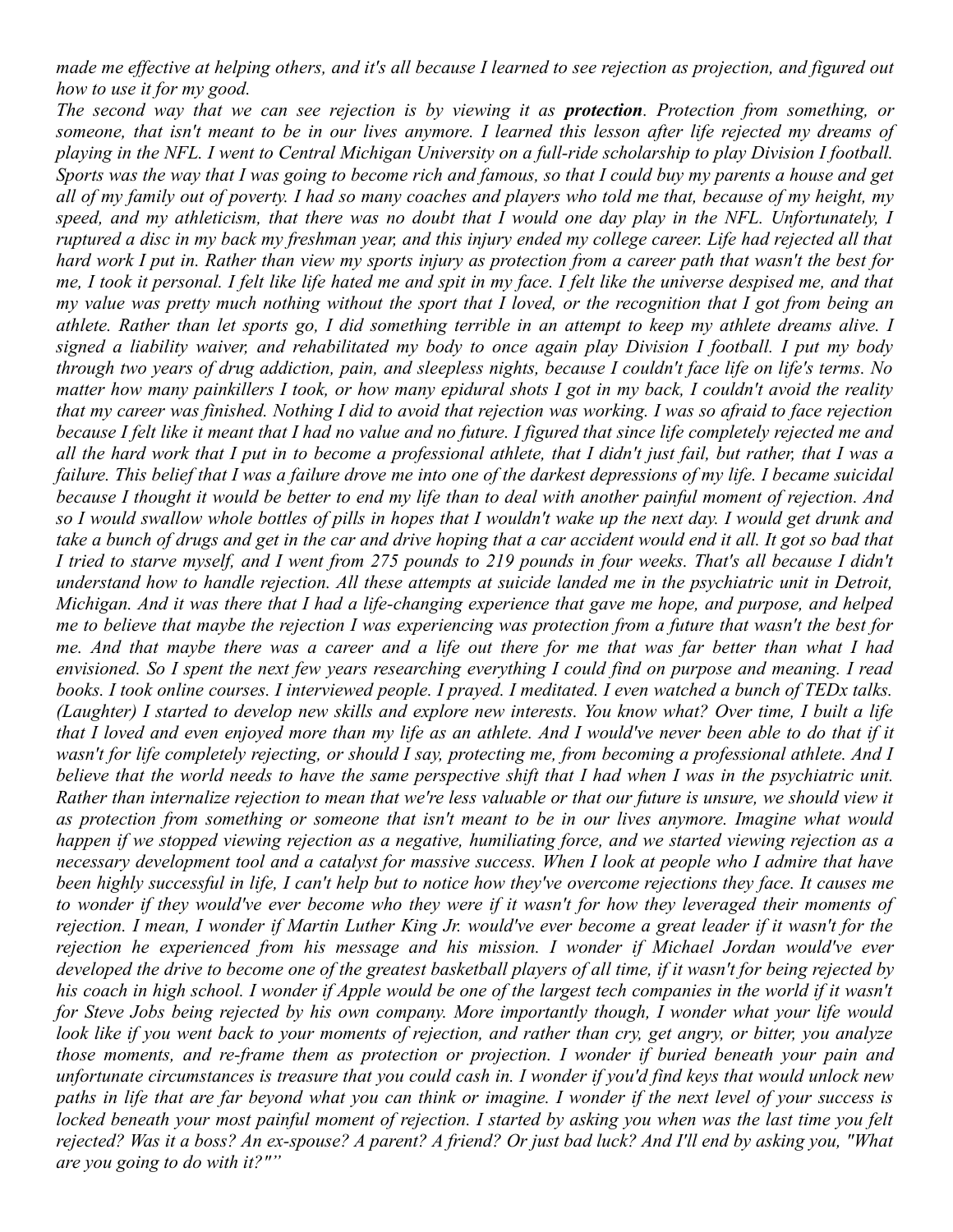### **Video #2**

The second video I saw which helped me comes from a slightly different angle, another TEDx Talk, which has different tips and techniques for coping with rejection. This is what is said about the speaker:

"Magna Gopal is a leading instructor and performer in the international Salsa dance industry and is renowned for her pedagogy, her creativity, and her philosophy. She uses the richness of partner dance to provide a deeper understanding into ourselves, our relationships with others, and the dynamics of communication. "

 Titled, "The Benefits of Rejection", and originally uploaded in October of 2017, the following message only has two words in it that, because of my beliefs, are omitted and shown as a dash in parenthesis (-) , but otherwise, I feel it contains nothing majorly offensive. Here is the transcript to Magna's nearly 18-minute video: (4)

*"Before I start, I'd like to ask all of you two simple questions, with a show of hands: How many of you have wanted something and tried to get it by asking for it? Great! That's all of us! Now keep your hands up if you have gotten everything that you asked for. Yeah, that's what I thought - none of us! So we're at least on the same page. We have all had some of our requests refused, or to put it in terms of my talk today, we have all experienced rejection. Rejection is pervasive throughout our lives. I remember as a child I was always refused second servings of dessert. I've had school applications and job applications rejected, I've asked to go out on dates and been turned down, and I've even asked for help from friends and sometimes been ignored. Rejection exists everywhere, including in my industry. My career involves traveling the globe, teaching people how to connect through salsa dancing. Not sure how many of you are familiar with the dance, but for most of us the image that comes to mind is one of fun, passion, and lots of smiles. It's also a great environment to experience a lot of rejection. And it's actually where I learned the most about it. When I first started dancing, I used to get asked to dance a lot. Could have been because I was always bubbly and smiling, or maybe just because I was a new face on the block. Either way, I was always on the dance floor with very little effort on my part. Eventually however, people realized that I was an absolute beginner with zero technique, and dancing with me was a little bit more pain than pleasure. So naturally, the requests to ask me to dance declined, and if I wanted to dance, I had to be the one asking. Now it's nerve-racking, especially as a beginner, not knowing anyone, to work up the courage and ask someone to dance. It was even harder if that person happened to be surrounded by all of their cool friends. And then the hardest part was finally asking, and hearing, "no". Now maybe you're thinking, "So what, Magna? You said it yourself, we've all experienced rejection. We've all heard the word "no". What makes dance so different?" And you're partially right! But let's take the example of getting rejected from a job, or a date. The chances of us asking again within seconds are pretty slim. Most likely a few days, weeks, or even months will pass before we make another attempt. Partner dancing, on the other hand, takes rejection to a whole new level. Nowhere have I experienced as much rejection as I have in dancing. Let me take you through a typical night out, to try and explain:*

 *I would usually go out dancing for about three or four hours. The average song lasts five minutes, so that's about 12 songs in an hour. I, of course, wanted to dance to all of them, but initially I was getting rejected at least half the time, which meant six rejections in just one hour. And sometimes, if I really want us to dance to a particular song, I would ask until I got on the dance floor, which sometimes meant three or four rejections within the first 30 seconds of a song. Those numbers are ridiculous. I can't think of any other aspect of life where you have that many rejections in that short of a time - well maybe telemarketing - I don't know. But even then, now the problem with rejection is not so much in the word "no", it's the way it makes us feel. Think about the last time you were rejected from something. How did you feel? Were you tense? Did your heart sink into your stomach? Did you feel defeated and worthless? Now take that feeling, and multiply it by the numbers in the frequency of rejections I was receiving, and you might have an idea of how low I felt. Of course my initial reaction to this experience was, "This (-)! I'm gonna pretend it never happened." But dance doesn't afford that luxury, because if you wanted to improve, which I clearly did, you had to keep on dancing. And in order to dance, you had to keep on asking, which basically meant every five minutes you had to set yourself up for another potential rejection. And it took me some time to realize that rejection was like any other experience in life. There were lessons to be learned, and opportunities for growth, I just had to find them. But I couldn't do*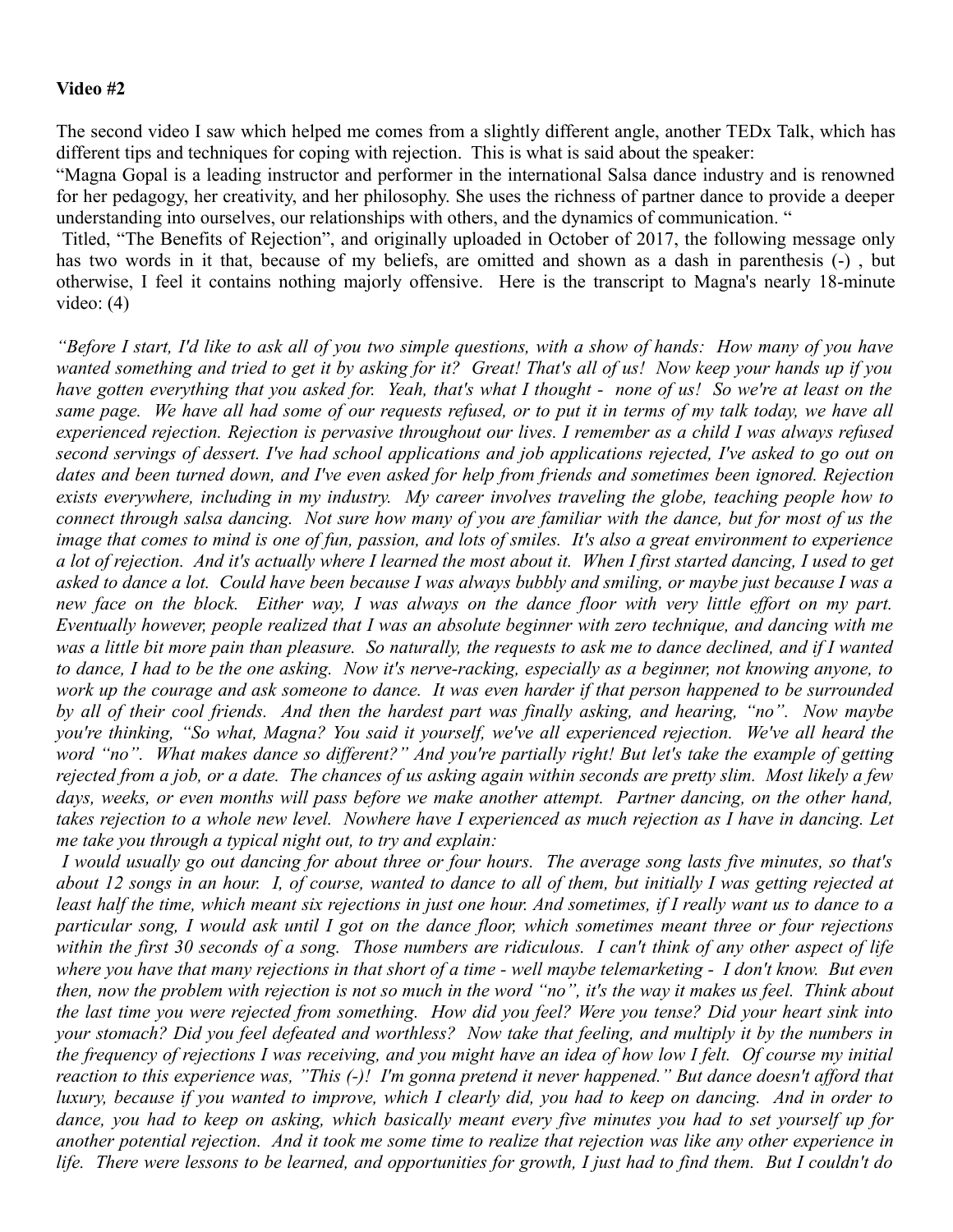*that if I kept on pretending it never happened. So, I revisited some of those experiences, and the first lesson I learned was to not take rejection personally. Even if it was personal, against my level of skill at that moment, it said nothing about my ability to improve and be better in the future. The second lesson I learned was to take each request I made and each rejection I received like a case study, and analyze it, and refine my technique for asking - how I asked, when I asked, and whom I asked. I ended up learning a lot more about myself and how to read people. And what I found was, when I took rejection personally, I was hurt and I was disappointed. Sure, maybe my first and second rejections were full of enthusiasm, with this big smile and a "Hi, would you like to dance?" But after getting rejected a couple of times, I was dull and resentful. I had a look of misery on my face, and my requests sounded more like (sullenly), "You wanna dance? No? How about you? You wanna dance?" Okay, maybe I didn't turn into grumpy cat, but needless to say, people were rejecting my negative energy well before I had a chance to ask them for anything. When I switched, and stopped making it personal, and focused instead on my goal of getting on the dance floor and having fun, my entire demeanor was much more positive and pleasant. I was confident and accepting of whatever answer I would receive. Add to that the fact that I no longer asked just anyone and everyone to dance, but I focused my efforts on asking people that seemed equally enthusiastic about getting on the dance floor, well you can guess I ended up getting a lot more yeses. And this whole experience helped me redefine success, as not just including the "yes" but also including this learning process. And these two tools that I used learning from it, and not taking it personally, we're invaluable, not only in my dance life, but also my personal and professional life in dealing with rejection. But there's a flip side...*

*Clearly, if someone is receiving a rejection, someone is dishing it out. And I'm not sure about all of you, but as hard as it is for me to hear the word, "no", it's always been much harder for me to tell someone "no". Because if saying "no" hurts, then I'm responsible for hurting someone. And since hurting someone isn't socially acceptable, I always had this feeling that rejecting someone wasn't, either. Unfortunately, we live in this world where being agreeable is praised over being objectionable. Where sacrificing your wants and desires are held in higher regard than standing up for them . Where when I say "yes" people call me a sweetheart, and when I say "no" people call me a (-). We feel entitled when asking, and obliged when asked. In my dance community, it's no different. In fact, there's this unspoken expectation that, if someone works up the courage and asks you to dance, you'd better honor it and say "yes" no matter what, because rejecting them would have a negative impact on them. Sure, when I was doing all the asking, couldn't agree more! But when I improved and started being asked more often, I realized that saying "yes" could also have a negative impact. So, I had to learn how and when it was important to say "no". Unfortunately, my lesson came in the form of an injury. It's a little bit of background information: My reputation in my dance community is one of this kind and sweet "Energizer Bunny" who dances all night with everyone, and almost never says, "no". But then I got injured - sprained ankle and broke my toe twice on the same foot. And despite the pain, my fear of losing my reputation outweighed any respect I had for my body. It was only after three years of being at sub-optimal health, that I realized, if I didn't learn how to say no and take care of myself, I could cause permanent damage to my body. So, finally, learning how to say no helped me recover, and get back into dance full force. So obviously, this was a case where my rejection was a benefit to me. But there are plenty of occasions in dance where my rejection was also a benefit to someone else:*

*As I mentioned before, Salsa dancing is a social dance. which involves a lot of asking. And sure, there were times when I was on the fence when asked, but once I said "yes" I ended up having a great time. But there were also times when I really didn't want to dance with the person that asked me. And whatever the reason, when I caved and I said, "yes", I ended up causing more harm than good. Because my heart and my mind were elsewhere! I was distracted. Sometimes I was even annoyed and resentful for feeling like I got sucked into doing something I didn't want to do. I might have been smiling, but it wasn't genuine. And I'm sure my body language revealed that - by avoiding eye contact, easily irritated, dismissive of my partner's enjoyment, and just not participating wholeheartedly - I treated my partner like a chore that I couldn't wait to finish. I know that sounds harsh, but it's the truth, and I'd like to think that I'm a great person once you get to know me. But, if that five minute introduction was all you had, I doubt you'd want to spend another minute in my presence. A least that's how I felt when I danced with someone like that. So these days, if I feel I can't be a hundred percent present, I'd rather say "no", because my partner deserves better than that. Now these are examples in dance, but there are plenty of moments like this in life as well. Think about the time that you weren't feeling well, and*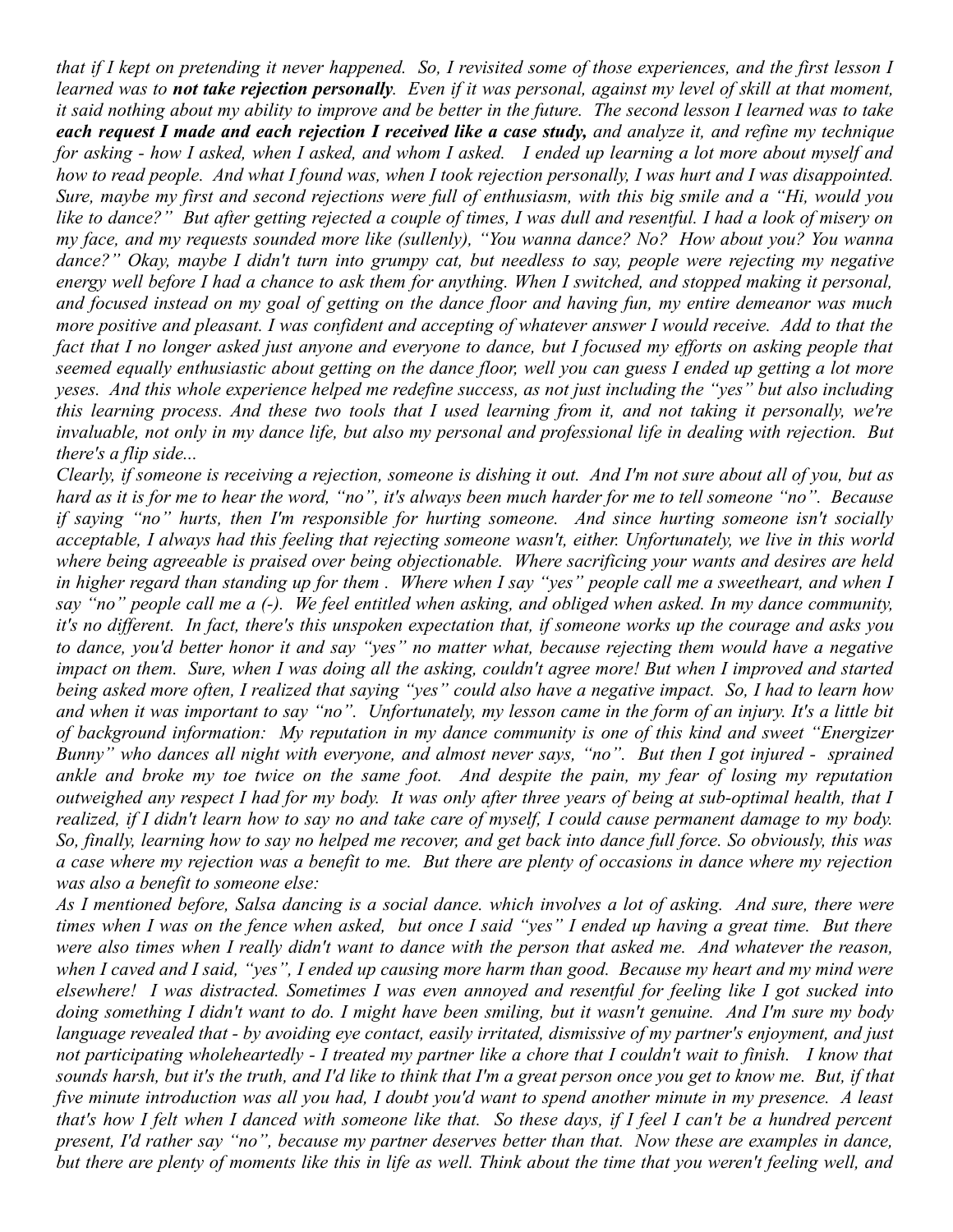*you didn't want to go out, and your friends begged you to come out, and you said "yes". Were you miserable and complaining, even if it was to yourself? Did you end up feeling worse the next day, because you should have stayed home and rested? I know it's hard to say "no", especially to those people that are close to us, but if we can't be our best, then why are we ruining their day also? Or how about that time you said "yes" to a second date with that person that you had zero interest in, because you didn't want to be mean? Was it nicer to get their hopes up unnecessarily? Did you think that they wanted to spend their valuable time planning a special dinner, only to have you sit there for two hours revealing your lack of interest with your short replies, and your frequent glances at your cellphone? If a five-minute dance can have such an impact on us, what do you think the impact of a two-hour dinner would be? Now, when we look at things this way, meaning when we look at the consequences of our words and our actions, I hope we can start to see where our responsibility lies in all of it, and why it's important to say "no" sometimes. Our definition of rejection makes us think that we're delivering an insult when we say "no", so I understand why there is hesitancy. But we can see that it can also come from a place of respect and consideration. Think of the examples I just mentioned: Would you rather receive an honest two-second, "no", or spend hours or more in the presence of a dishonest, "yes"? Not sure about all of you, but painful as it may be, I would prefer the honesty. And honesty is important. It's crucial. But the actual line between respect and insult, lies in the delivery. And the key to a good delivery is empathy. Whether we are receiving or delivering a rejection, we are dealing with human beings. Treating them with compassion, politeness, and respect, makes it much easier for us to speak openly. And when we don't take or make things personal, and are kind with our words, people are more receptive to what we have to say. We can't necessarily control their reaction to our rejection, but at least we can walk away with a clear conscience when we've taken extra care to be sensitive when delivering it. I know personally, switching from this attitude of entitlement and obligation to one of understanding and respect, has significantly improved, not only my dances, but also my relationships off the dance floor. I'm more present now, because I value other people's time, and I take responsibility for my choices. I'm more generous, because I know that at least I will respect my boundaries and my limits. And I'm kinder because I always engage from a place of empathy. It's empowering to take control of your "yes's" and your "no's", and it's liberating to not feel obliged when asked, and to not feel like a victim of rejection. And this comfort with saying "no" is fantastic, but getting comfortable with saying "no" is not so that we can walk out into the world rejecting new people and new experiences right, left, and center. It's just to enable us to be honest about what we want, and what we can give, at any particular moment. Rejection does not have to be this monster that we're scared to confront, or scared to release. It is just an answer to a question. Unless we define it differently. And compassion, empathy, resilience - these are all skills that we can develop. I've worked on them mainly through dance, but I get plenty of opportunities in life to do that as well. And so do you! So the next time you have to deal with rejection, don't take it personally - try to learn from it! And the next time you have to deliver a rejection, be kind, respectful, empathetic, and know that your honesty in that moment is not an insult. It is the greatest sign of respect that you can show to yourself and to someone else."*

I believe that the most important spiritual lesson we can learn from these two videos is that your worth is not valued by what any human being thinks about you. I would even go on further to explain the ultimate truth, that it is only important what God thinks about you! For some, this truth is hard to accept, and is a very sensitive topic, which in the next section, I hope we can explore more in-depth:

### **Feeling Rejected by God**

### **My Testimony – Part 5**

There was a time in my life that I felt betrayed and rejected by God. I know from experience that feeling rejected by God distorts our rational and spiritually biblical way of thinking. I know other Believers that have also had the same problem, and the pain of feeling rejected by God can easily become something that causes months, years, and even decades of painful backsliding, sometimes with the end result of even abandoning the faith altogether. " If God is all that matters, and He has rejected me," they ask, "then what?" A relative of my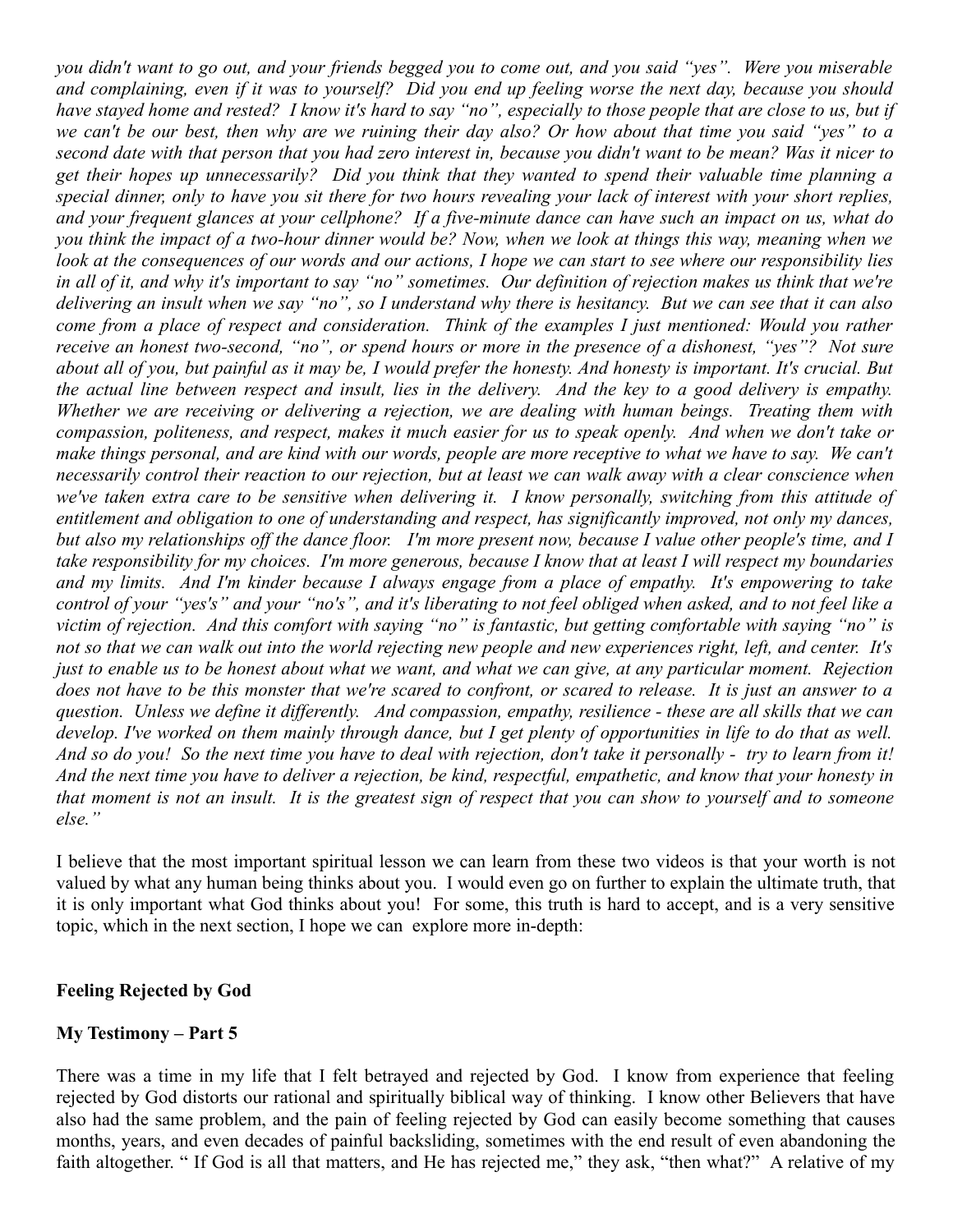husband, who at one time had been a devout Christian, was so thoroughly convinced that God didn't love him, he spent the last years of his life cursing God, even on his deathbed.

In this next section I hope to explore some of the reasons we may feel rejected by God, and strategies we can employ to counter those feelings.

### **The Role of Fathers & Unconditional Love**

I firmly believe that the reason for the Fifth Commandment, "Thou shalt honor thy father and thy mother", was created by God to help us learn our relationship to Him. The Bible commands fathers:

...Do not provoke your children to wrath, but bring them up in the training and admonition of the Lord. Ephesians 6:4

At one time or another, everyone in the world feels this irrepressible need to find someone that will love us unconditionally, and the role of godly fathers are meant to train and admonish us, just like the Lord does, showing us the unconditional love of God. When that doesn't happen, especially when we don't feel unconditionally loved by our earthly father, we may have difficulty relating to God, and understanding His love for us.

### **Redemption**

As it was stated in a special by Ray Vander Laan (again, I can't remember exactly which video in order to quote it directly) (#), the word "Redemption" is not some abstract Greek term, but it is a Hebrew, patriarchal one. The father (or head of household) of a clan in the time of the Bible was fully responsible for every person within it, from the oldest next-of-kin, to the youngest child or great-grandchild - even servants! If there were any needs to be filled, this man would do everything in his power to find the way to fill it, at whatever the cost. If one of the members of his family was kidnapped, he would spare no expense to pay whatever ransom was required to bring that person back home.

Because of the sin in the Garden, we have all been placed in bondage to our enemy, Satan. This enemy is holding a ransom price over our heads, and God our Father, paid the price to bring us back home with Him through the blood of His Son (the Word Made Flesh; A.K.A. His own flesh and blood), Jesus Christ (Yeshua HaMaschiach, which means "The Messiah, Salvation" in Hebrew). In other words, He paid the price to "save" us from sin by offering Himself!

*(As a side note, even from the beginning, I believe God's ultimate aim was to bring us back home to live with Him. The first Hebrew letter in the book of Genesis is a "Bet", which in pictographic form means, "House". )*

### **Holiness**

Another reason we may feel rejected by God is because we may not have ever understood the concept of Holiness. When we think of that word, we may mostly think of someone who is perfect, spotless, and sinless. This may be part of what Holiness means, but in the Hebrew sense of the word, it means something quite different. The Hebrew word "Kedushah" means "set apart" or "sanctified". When the priests were performing their rituals of sanctification, they were, in essence, setting themselves apart for service to God. They were cleansing themselves from the mundane aspects of this world, and becoming consecrated to Him.

The reason people may have rejected you, is that perhaps you are not meant to fit into this world. God may have a special purpose for you, separate from ordinary living, to which He is preparing you and molding you.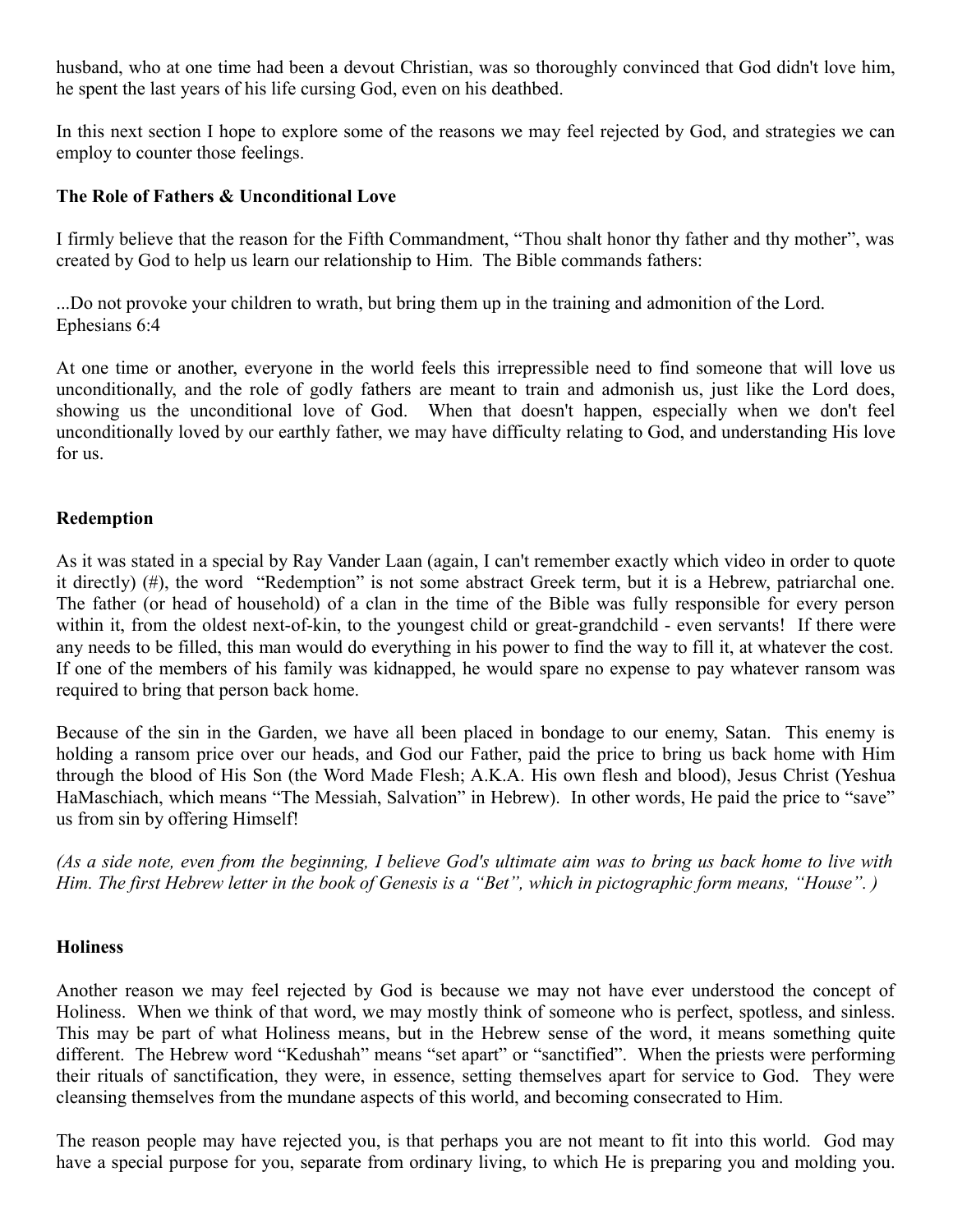The Lord may not want you to get used to "fitting in" to this world, because being friends with the world is enmity with God (James 4:4). There was a saying I heard a while back, "Why are you trying to fit in if God wants you to be set apart?" You may be one of those special individuals that the Lord wants to be ready to say "no" to things that do not please Him, and the best way for this to come about is if you are not accepted by the world. Saying "yes" to God and "no" to the world may not make you popular, but it will be rewarded in the Kingdom to come.

### **Why Am I Not Prospering?**

Another negative thing taking place today, thanks in part to the introduction of the "Prosperity Gospel" to modern Christianity, is that we believe that if we are not living the "Good Life" (living in a nice house, married to the perfect spouse, making good money, etc.), then we believe that we are not being loved and blessed by God, and that perhaps we are doing something wrong. In our current reward system-inspired American lifestyle, we tend to think that if we do good, God will reward us by blessing us. The problem with that line of thought is, many people throughout Scripture, like Job, did the right thing and yet received (what we may describe to be) the opposite of blessing. Most of the prophets like Jeremiah, Daniel, as well as most of the disciples of Jesus, were (and are still being) ill-treated and/or martyred for their faith, meanwhile being totally obedient to God. So unfortunately, there is no "one-size-fits-all" formula for experience God's blessings. Furthermore, if our Love Language is "Receiving Gifts", or "Acts of Service", we may spend our lives seeking God's hand (meaning He has to give us things or do things for us in order to feel loved) and not His heart (because the Lord always has better plans for us than what we want). If this happens, we could be prime candidates to feel like God doesn't love us, and we may actually believe that He has totally rejected and abandoned us.

What we, in our human minds, might consider to be "blessings" is not always an accurate indicator of God's love for us. The key to coming against this line of thinking is learning the Hebrew thought process behind the word "blessing". In Hebrew, the word for "bless" is "ךךְררַבך ", pronounced "barak", which means "to bow", as in respect and humility to a master. In full pictographic form, the word means "bowing the head with an open hand". When we "bless the Lord", we bow before Him and bring our open hands to give Him all of ourselves. That is what the Lord did for us when He sent His Son, and He wants the same from us in return! In other words, because He is our Master, being blessed by God is not getting **from** Him, but giving **to** Him!

### **God's Love vs. Sin**

God's love is eternal. As I like to say, "God's love is so grand, even the universe itself cannot contain it!" And sadly, many of us have spent our whole lives not knowing about His love, or even experiencing it. People who claim to be "Atheists" or "Agnostics", many times are that way because they have never tangibly felt the Love of God, or understood His purpose. There have been many cases, C.S. Lewis and others, where adamant Atheists and Agnostics have been on quests to prove that God wasn't real. The more they researched to prove God didn't exist, the more undeniable proof they found that His is not only real ,but that He sent His Son to die on the cross for us. Then they are unable to withstand, and eventually succumb, to His all-powerful love.

On the other side of the spectrum, if you were a Believer at one time and then rejected God and fallen back into Sin, the reason you may feel rejected by Him is because He may be rebuking you by allowing you to fall into difficult situations, with the ultimate aim of having you return to Him. Even though God may not love everything you do (if you are in sin, or because you have strayed away from Him), He will always love **you**. To put it in other words, He "loves the sinner, but not the sin". Sin hinders our closeness to Him, but it does not negate His love for us. On the contrary!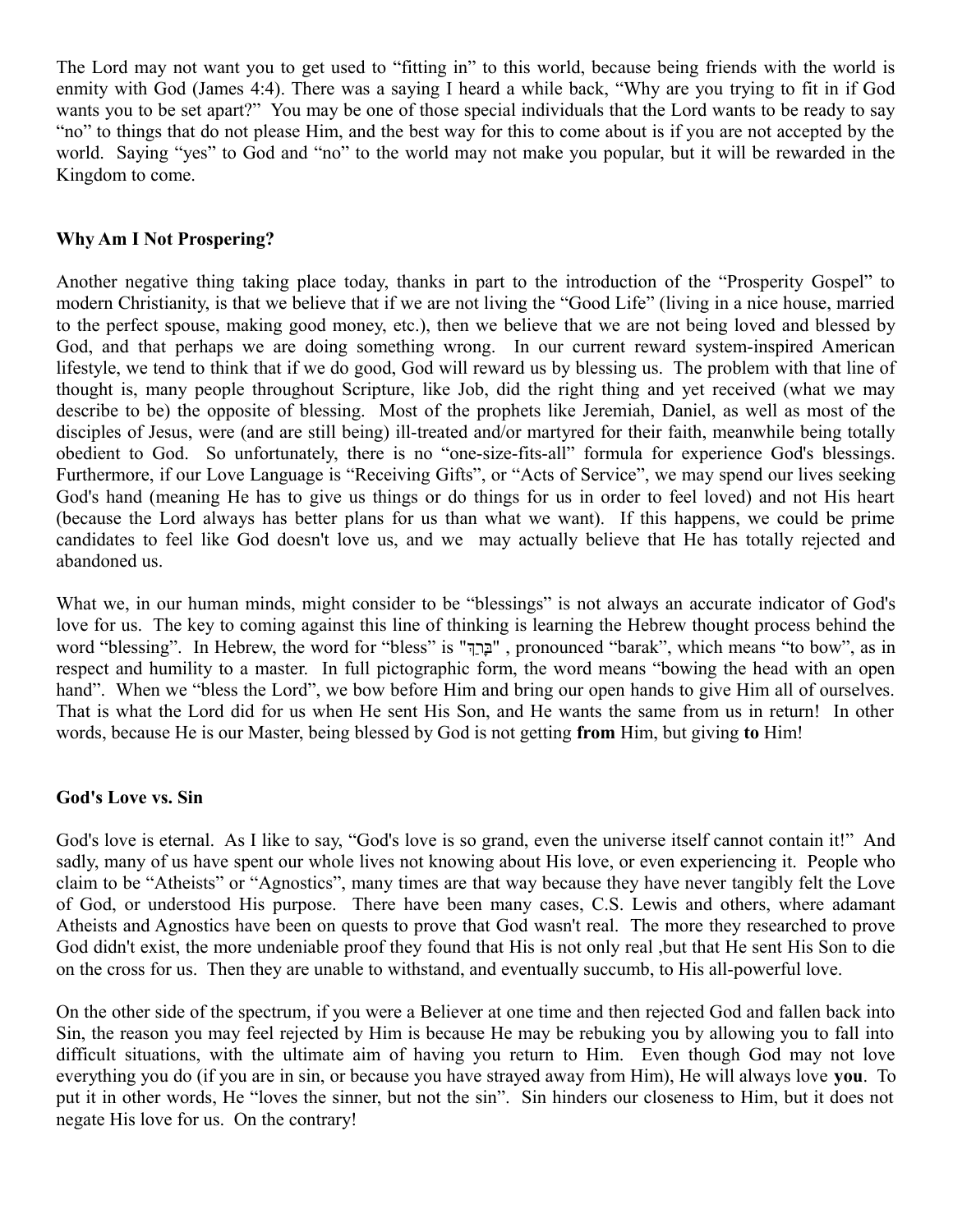For the love of Christ compels us, because we judge thus: that if One died for all, then all died; and He died for all, that those who live should live no longer for themselves, but for Him who died for them and rose again. 2 Corinthians 5:14-15

The word for "compels" in that passage is the Greek word "συνέχω", which is pronounced "sün-e'-kho". In the King James version it is translated as "constraineth". When something is constrained, it is squeezed for the purpose of the bad being expelled and the good remaining, sort of in the way an abscess may be drained of infection so that the healthy skin may have a chance to recover.

The great news is that God's goodness leads us to repentance (Romans 2:4), and when taste and see that the Lord is good (Psalm 34:8), we are blessed when we trust in Him, and we desire to love and obey Him all the more!

After the Closing, References, and Dedication, you will find a ministry tool that we discovered years ago, one that we have found to be very helpful in teaching people about the love of God (5). Many verses about the love of God are contained therein, and because we know that the enemy does not want us to believe any of this is true, we must fight to have faith that His every word is the truth, and hold on to it with all we've got! Feel free to print it out, paste it on your mirror, your desk at work, or anywhere you need a reminder of the love of God!

### **Final Thoughts and Closing**

Another valuable skill for coping with Rejection from someone else (including God) is to attempt to believe that the he or she isn't meaning to do it in a cruel way (even if it seems to be). Try to make up your mind that it is meant for the best, and it will help you avoid making their word or deed into something that brings bitterness and ultimately may become a stronghold.

May the Lord be with you in a mighty way throughout your (or your loved one's) journey of healing and recovery from the effects of Rejection. I pray the help the Lord has given to me has been a help to you as well. Above all, remember that God loves you!!!

### **References**

- (1) Solomon Islands Article: [https://medium.com/@sachinsk/in-the-solomon-islands-of-the-pacific-the](https://medium.com/@sachinsk/in-the-solomon-islands-of-the-pacific-the-islanders-practice-a-special-form-of-curse-magic-14dd34fbfedf)[islanders-practice-a-special-form-of-curse-magic-14dd34fbfedf](https://medium.com/@sachinsk/in-the-solomon-islands-of-the-pacific-the-islanders-practice-a-special-form-of-curse-magic-14dd34fbfedf)
- (2) *Forgiveness* Don't Give Up Ministries' Website: [www.dontgiveupministries.com](http://www.dontgiveupministries.com/)
- (3) Darryll Stinson's Video:<https://www.youtube.com/watch?v=8yBfAeadqjI>
- (4) Magna Gopa's Video:<https://www.youtube.com/watch?v=5lE-tbb-R>[A](https://www.youtube.com/watch?v=5lE-tbb-R_A)
- (5) Father's Love Letter Website  [https://www.godlovesyou.tv](https://www.godlovesyou.tv/)  Father's Love Letter © 1999 Feel free to copy  $\&$  share this letter with others.
- (\*) Tony Evans' Website [https://www.tonyevans.org](https://www.tonyevans.org/)
- (#) Ray Vander Laan's Website -<https://www.thattheworldmayknow.com/>

In Loving Memory of Philip J. Tomasso, Sr., & Rafael "Rafy" Ramirez, Jr.

Date of First Publication - Wednesday, December 23<sup>rd</sup> 2020 - What would have been Rafy's 32<sup>nd</sup> Birthday. Although they had difficulties believing it, they were so important to us. They will always be loved and remembered...

~~~~~~~~~~~~~~~~~~~~~~~~~~~~~~~~~~~~~~~~~~~~~~~~~~~~~~~~~~~~~~~~~~~~~~~~~~~~~~~~~~

...By us, their family and loved ones, but more importantly...

...By God, our Heavenly Father, in whose loving arms they abide now and forever.